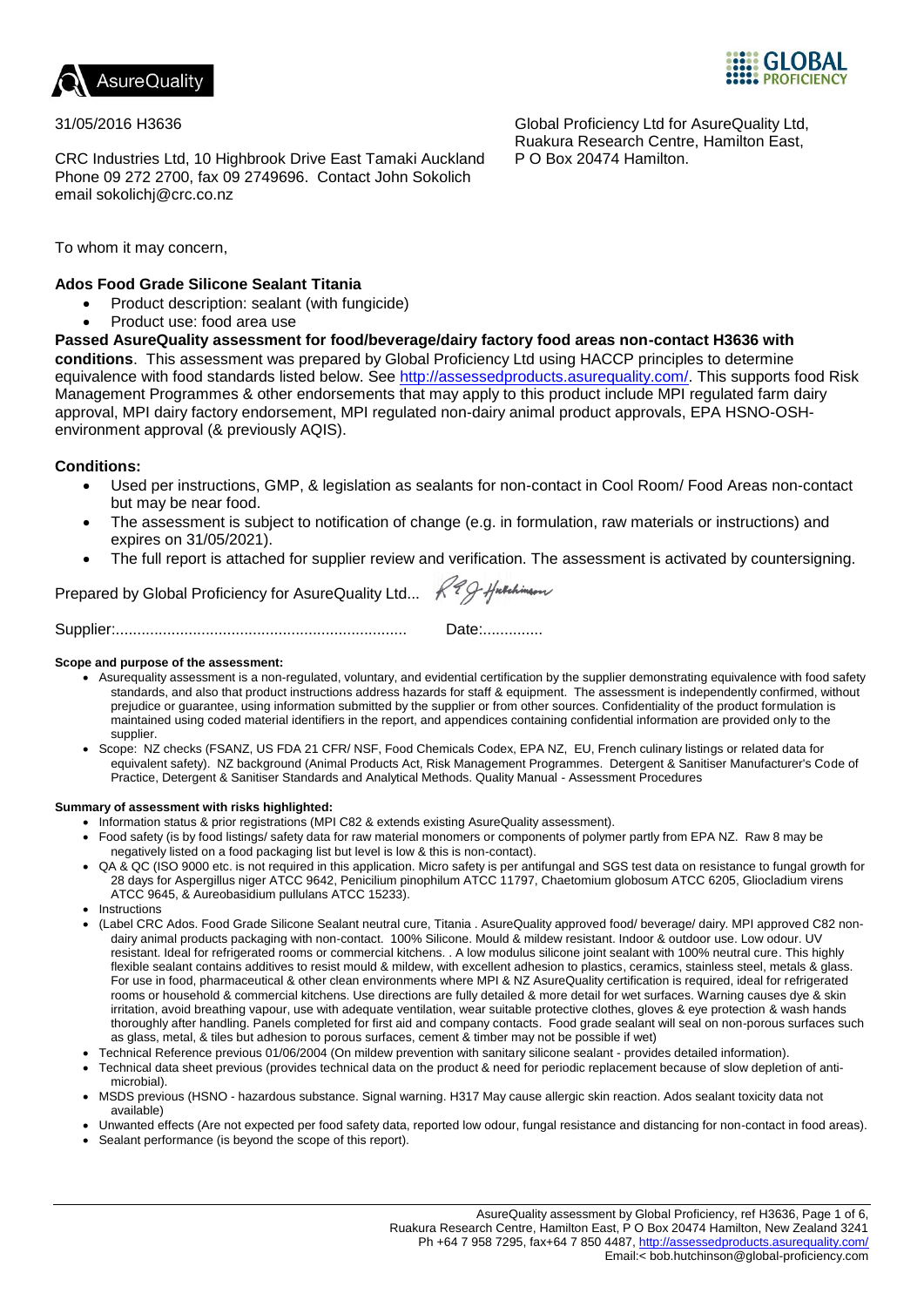#### **Contents (This is a simplified report with sections 2-11 replaced by a summary on p1 and in the table in section 1)**

| 0 Information is to be evidential (std 0).                 | 1 Materials safety and residues etc                    |
|------------------------------------------------------------|--------------------------------------------------------|
| 2 Material (other – function)                              | 3 Quality assurance certificate                        |
| 4 Purity (or Design, formulation, fabrication and finish). | 5 Instructions                                         |
| 6 Freedom from apparent side effects                       | 7 Efficacy or hygiene to meet food safety margins      |
| 8 Packaging safety.                                        | 9 Summary of submitted information etc                 |
| 10 Standards/References - front page/may be attached       | 11 Contacts.                                           |
| 12 Confidential information re design, formulation etc.    | 13 Covering letter & then 14 Raw material confidential |
|                                                            | information                                            |

#### **Risk Rating (failure/accident)**

|                | Chemical   | Microbiological                  |
|----------------|------------|----------------------------------|
| Incidence      | LOW        | Low                              |
| Susceptibility | LOW        | Low (higher post heat treatment) |
| Severity       | <b>LOW</b> | Low                              |
| Total          | _ow        | Low (higher post heat treatment) |

**Evaluation:** Note that Standards vs. submission-responses yield compliance status in each of the sections below.

## **Nature of information**

*0 Standard: Assurance information is to be evidential/cross-registered/or ex accredited bodies (and approvals may need levels of independence for toxicity and efficacy).*

• Information status & prior registrations (MPI C82 & extends existing AsureQuality assessment).

### **Raw materials:**

#### *1 Standard:*

*Raw materials are to be identified safe: traceably identified, non-toxic, and pure - depending on the level of contact. Raw materials are to be safe at residue levels with safety factors (simplified here eg per cross-registration of USFDA 21 CFR/ ANZF/ EU etc registrations factored for likely equivalence and recognising high 1.5 L*  **milk consumption would have been required by FDA etc – refers to supplier confidential appendix but with identifiers excluded Response**

| .                                                                                    |                                                                                                                                                                                                                                                                                                                                                                                                                                                                                                                                                                                                                                                                                                                                                                                                                                                                                                                                                                                                                                                                                                                                                                                                                                                                                                                             |                                                                                                                                                                                                                                                                                                                                                                                                                                                        |
|--------------------------------------------------------------------------------------|-----------------------------------------------------------------------------------------------------------------------------------------------------------------------------------------------------------------------------------------------------------------------------------------------------------------------------------------------------------------------------------------------------------------------------------------------------------------------------------------------------------------------------------------------------------------------------------------------------------------------------------------------------------------------------------------------------------------------------------------------------------------------------------------------------------------------------------------------------------------------------------------------------------------------------------------------------------------------------------------------------------------------------------------------------------------------------------------------------------------------------------------------------------------------------------------------------------------------------------------------------------------------------------------------------------------------------|--------------------------------------------------------------------------------------------------------------------------------------------------------------------------------------------------------------------------------------------------------------------------------------------------------------------------------------------------------------------------------------------------------------------------------------------------------|
| (CRC Industries Ltd) Ados Food<br>Grade Silicone Sealant Titania<br>H3636 31-05-2016 | Registrations column. Scope: NZ checks<br>(NICNAS AICS/EPA NZIOC, FSANZ, US FDA 21<br>CFR/ NSF, Food Chemicals Codex, EPA NZ, EU,<br>French culinary listings or related data for<br>equivalent safety). NZ background - Animal<br>Products Act, Risk Management Programmes.<br>Detergent & Sanitiser Manufacturer's Code of<br>Practice, Detergent & Sanitiser Standards and<br>Analytical Methods. Quality Manual - Assessment<br>Procedures                                                                                                                                                                                                                                                                                                                                                                                                                                                                                                                                                                                                                                                                                                                                                                                                                                                                              | Purity column PER NSF CROSS-CREDIT<br>equivalent to normal scope: Purity column raw<br>purities to be per FSANZ purity wanted (as<br>ingredient etc.) FCC7 2010-2011 with GMP<br>indicators & FSANZ also (require Pb<2, As<1,<br>Heavy metals <40 mg/kg). Purity column.                                                                                                                                                                               |
| NACCP analysis of instructions/ GMP                                                  | Instructions (Label CRC Ados. Food Grade<br>Silicone Sealant neutral cure, Titania.<br>AsureQuality approved food/beverage/dairy. MPI<br>approved C82 non-dairy animal products<br>packaging with non-contact. 100% Silicone. Mould<br>& mildew resistant. Indoor & outdoor use. Low<br>odour. UV resistant. Ideal for refrigerated rooms or<br>commercial kitchens. . A low modulus silicone joint<br>sealant with 100% neutral cure. This highly flexible<br>sealant contains additives to resist mould &<br>mildew, with excellent adhesion to plastics,<br>ceramics, stainless steel, metals & glass. For use<br>in food, pharmaceutical & other clean<br>environments where MPI & NZ AsureQuality<br>certification is required, ideal for refrigerated rooms<br>or household & commercial kitchens. Use<br>directions are fully detailed & more detail for wet<br>surfaces. Warning causes dye & skin irritation,<br>avoid breathing vapour, use with adequate<br>ventilation, wear suitable protective clothes, gloves<br>& eye protection & wash hands thoroughly after<br>handling. Panels completed for first aid and<br>company contacts. Food grade sealant will seal on<br>non-porous surfaces such as glass, metal, & tiles<br>but adhesion to porous surfaces, cement & timber<br>may not be possible if wet) | Technical Reference previous 01/06/2004 (On<br>mildew prevention with sanitary silicone sealant -<br>provides detailed information). Technical data<br>sheet previous (provides technical data on the<br>product & need for periodic replacement because<br>of slow depletion of anti-microbial). MSDS previous<br>(HSNO - hazardous substance. Signal warning.<br>H317 May cause allergic skin reaction. Ados<br>sealant toxicity data not available) |
| HACCP analysis of other aspects                                                      | Information status & prior registrations (MPI C82 &<br>extends existing AsureQuality assessment). Food<br>safety (is by food listings/safety data for raw<br>material monomers or components of polymer<br>partly from EPA NZ. Raw 8 may be negatively                                                                                                                                                                                                                                                                                                                                                                                                                                                                                                                                                                                                                                                                                                                                                                                                                                                                                                                                                                                                                                                                      | Unwanted effects (Are not expected per food<br>safety data, reported low odour, fungal resistance<br>and distancing for non-contact in food areas).<br>Sealant performance (is beyond the scope of this<br>report).                                                                                                                                                                                                                                    |
|                                                                                      | listed on a food packaging list but level is low &                                                                                                                                                                                                                                                                                                                                                                                                                                                                                                                                                                                                                                                                                                                                                                                                                                                                                                                                                                                                                                                                                                                                                                                                                                                                          |                                                                                                                                                                                                                                                                                                                                                                                                                                                        |

AsureQuality assessment by Global Proficiency, ref H3636, Page 2 of 6, Ruakura Research Centre, Hamilton East, P O Box 20474 Hamilton, New Zealand 3241 Ph +64 7 958 7295, fax+64 7 850 4487,<http://assessedproducts.asurequality.com/> Email:<br/>
solo.hutchinson@global-proficiency.com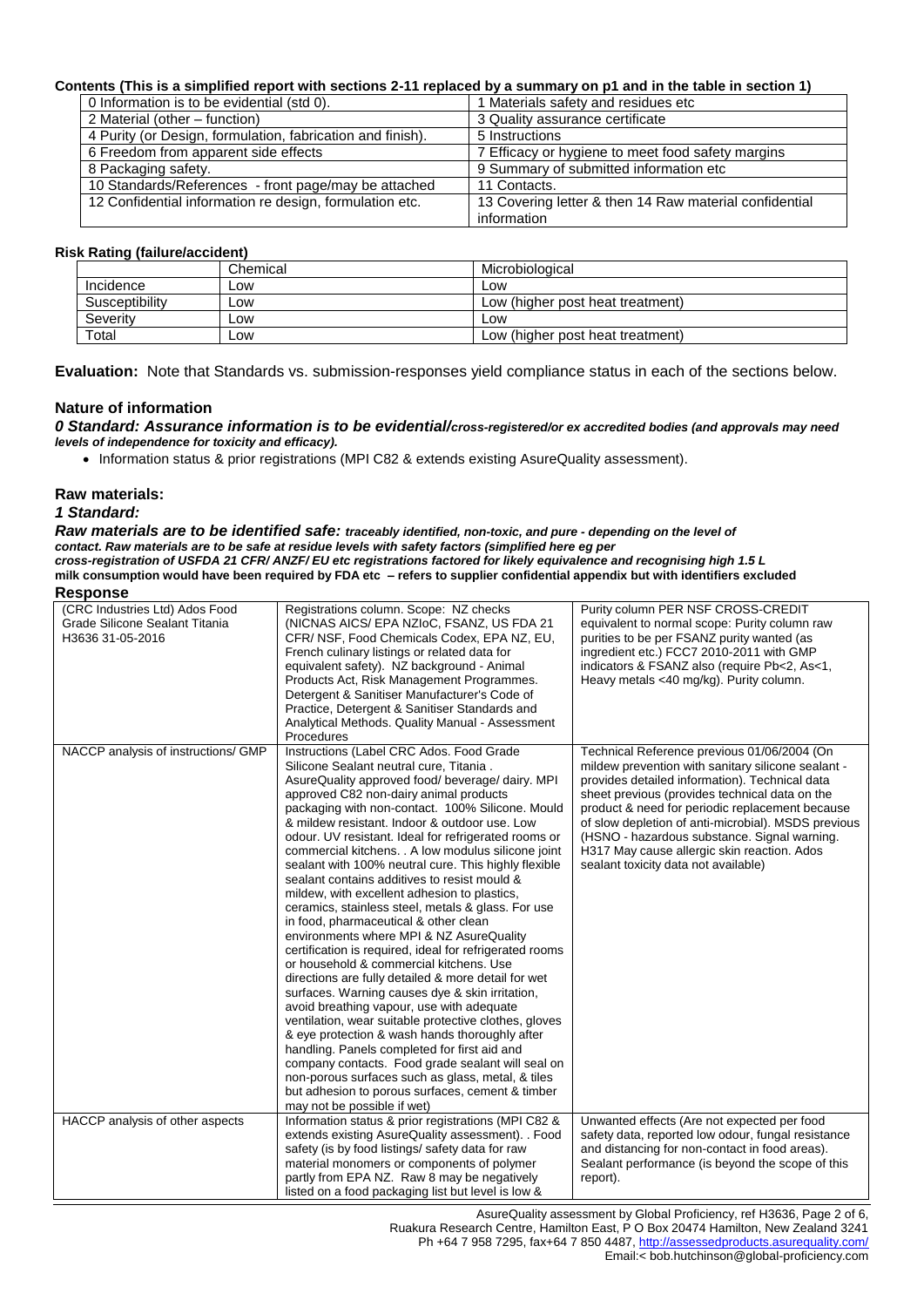|                                                                                                                                                                                 | this is non-contact). QA & QC (ISO 9000 etc is not<br>required in this application. Micro safety is per<br>antifungal and SGS test data on resistance to<br>fungal growth for 28 days for Aspergillus niger<br>ATCC 9642, Penicilium pinophilum ATCC 11797,<br>Chaetomium globosum ATCC 6205, Gliocladium<br>virens ATCC 9645, & Aureobasidium pullulans<br>ATCC 15233).                                                                                                                                                                                                                                                                                                                                                                |                                                                                                                                                                                                                                                                                                                                                                                                                                                                                                                                                                                                                                                                          |
|---------------------------------------------------------------------------------------------------------------------------------------------------------------------------------|-----------------------------------------------------------------------------------------------------------------------------------------------------------------------------------------------------------------------------------------------------------------------------------------------------------------------------------------------------------------------------------------------------------------------------------------------------------------------------------------------------------------------------------------------------------------------------------------------------------------------------------------------------------------------------------------------------------------------------------------|--------------------------------------------------------------------------------------------------------------------------------------------------------------------------------------------------------------------------------------------------------------------------------------------------------------------------------------------------------------------------------------------------------------------------------------------------------------------------------------------------------------------------------------------------------------------------------------------------------------------------------------------------------------------------|
| Standard: Old Dairy Industry<br>Standard coatings checklist for which<br>the critical element here is "does not<br>release toxic material" as addressed<br>in paragraphs below. | Coatings Standard for non-contact application (per<br>previous MQM1 Approvals Manual lists): Monitor<br>and advise any unsatisfactory performance (to<br>authors). Clean-ability: able to be adequately<br>cleaned by normal procedures (for that area of the<br>premises) without damage to the surface. Free<br>from cracks, crevices and have no soil collection<br>areas. Resistant to water and water vapour.<br>Resistant (including sheet wallboard jointers) with<br>a low rate of moisture movement. Resistant to<br>foods e.g. milk, cream, milk fat, whey, lactic acid,<br>etc.                                                                                                                                              | Resistant to chemicals (to 10% Sodium hydroxide,<br>nitric acid, phosphoric acid, sulphuric acid,<br>iodophors, QAC, etc. Toxicity: does not release<br>toxic material under finished use conditions.<br>Durability to (chipping, flaking, or delamination.<br>(Normal) heat and water, Machinery vibration. And<br>regular cleaning and sanitising. Resistant to<br>impact, to thermal shock etc. (including jointers to<br>NZDRI criteria $+/-$ 5mm or if climate controlled $+/-$<br>2mm). Accounting for combinations of dry/wet,<br>hot/cold, and severe conditions. Additional general<br>assessment checks                                                        |
| Raw 1 Polymer                                                                                                                                                                   | NICNAS AICS secondary notification n/a. EPA NZ<br>listed & HSR003459 6.4A eye irritant, 9.4A very<br>eco-toxic to terrestrial invertebrates. Man transient<br>conjuctival irritation. Similar material has FSANZ<br>FS Code 1.3.3.9 permitted lubricants, release and<br>anti-stick agents & food residue within GMP &<br>1.3.3 unfound & 1.3.34 antifoam only found.<br>21CFR 173.340 defoamer 300-1050 cst/srC to 10<br>ppm not milk. 178.3570 similarly >300 cst addition<br>to food not to exceed 1 ppm/ 21 CFR 181.28 prior<br>sanctioned food ingredients release agents 21<br>CFR 178.3570 300-600 cst/ 25C. NSF non-food<br>programmed similar Silicone fluid AK350 &<br>Wacker Slicone Fluid AD350, NSF H1 #135730,<br>135731. | Purity wanted (per column header). Purity found<br>(Unfound & unrequired for this application).                                                                                                                                                                                                                                                                                                                                                                                                                                                                                                                                                                          |
| Raw 2 Polymer                                                                                                                                                                   | NICNAS AICS secondary notification n/a. EPA NZ<br>listed & HSR003036 9.4A very eco-toxic to<br>terrestrial invertebrates. Material has FSANZ FS<br>Code 1.3.3.9 permitted lubricants, release and<br>anti-stick agents & food residue within GMP &<br>1.3.3 unfound & 1.3.34 antifoam only found.<br>21 CFR 173.340 de-foamer 300-1050 cst/srC to 10<br>ppm not milk. 178.3570 similarly >300 cst addition<br>to food not to exceed 1 ppm/ 21 CFR 181.28 prior<br>sanctioned food ingredients release agents 21<br>CFR 178.3570 300-600 cst/ 25C, NSF non-food<br>programmed similar Silicone fluid AK350 &<br>Wacker Slicone Fluid AD350, NSF H1 #135730,<br>135731.                                                                   | Purity wanted (per column header). Purity found<br>(Unfound & unrequired for this application).                                                                                                                                                                                                                                                                                                                                                                                                                                                                                                                                                                          |
| Raw 3 Paraffinic HC                                                                                                                                                             | NICNAS AICS listed as not assessed. EPA NZ<br>under Group Standard. Similar material This is per<br>ANHMRC. FSANZ FS Code 1.3.1 schedule 2<br>SIMILAR FOUND & crosses to 1.3.3.3 and<br>1.3.3.11 (where NOT FOUND). NZDWS MAV NOT<br>FOUND. 21 CFR FOUND as direct food additive<br>and processing aid.                                                                                                                                                                                                                                                                                                                                                                                                                                 | Purity wanted (is per the column header) Purity<br>found (is per aromatics loss by hydro-treating).                                                                                                                                                                                                                                                                                                                                                                                                                                                                                                                                                                      |
| Raw 4 filler                                                                                                                                                                    | EPA NZ under Group Standard<br>FDA21CFR172.480 (178.3570 equiv.) & FSANZ<br>FS Code 1.3.1 schedule 2 direct ingredient for<br>processed food. Also 172.480                                                                                                                                                                                                                                                                                                                                                                                                                                                                                                                                                                              | Purity wanted (per column header). Purity found<br>(Unfound & unrequired for this application).                                                                                                                                                                                                                                                                                                                                                                                                                                                                                                                                                                          |
| Raw 5 curing agent                                                                                                                                                              | EPA NZ under Group Standard & w/o toxicity data<br>& FDA 21 CFR & FSAN Z FS Code unfound                                                                                                                                                                                                                                                                                                                                                                                                                                                                                                                                                                                                                                                | Purity wanted (per column header). Purity found<br>(Unfound & unrequired for this application).                                                                                                                                                                                                                                                                                                                                                                                                                                                                                                                                                                          |
| Raw 6 curing agent                                                                                                                                                              | EPA NZ under Group Standard & w/o toxicity data.<br>FDA21CFR & FSANZ FS Code unfound                                                                                                                                                                                                                                                                                                                                                                                                                                                                                                                                                                                                                                                    | Purity wanted (per column header). Purity found<br>(Unfound & unrequired for this application).                                                                                                                                                                                                                                                                                                                                                                                                                                                                                                                                                                          |
| N Raw 7 sealant                                                                                                                                                                 | EPA NZ under no HSR003831 w/o exclusions.<br>9.1C harmful in the aquatic environment.<br>FDA21CFR & FSANZ FS Code unfound                                                                                                                                                                                                                                                                                                                                                                                                                                                                                                                                                                                                               | Purity wanted (per column header). Purity found<br>(Unfound & unrequired for this application).                                                                                                                                                                                                                                                                                                                                                                                                                                                                                                                                                                          |
| Raw 8 antifungal                                                                                                                                                                | EPA NZ under no HSR003610 w/o exclusions.<br>6/1B acutely toxic (inhalation and oral). 6.1C<br>Acutely toxic (skin) 6.3A Irritating to skin. 6.4A<br>Irritating to eyes. 6.9A oral toxicity to human target<br>organs/ systems. 9.1A Very eco-toxic to aquatics.<br>9.3A Very eco-toxic to terrestrial vertebrates.<br>FDA21CFR & FSANZ FS Code unfound WHO<br>report NOAELs for mono- and dioctyl-tin have<br>been determined to be 0.87 and 0.23 mg/kg body<br>weight per day, respectively, although the value for<br>monooctyltin is an estimate, because the study<br>was performed using a mixture.<br>Other information suggests that dioctyltin is the<br>more immune-toxic of the two compounds. Brief                         | Of the reported unintentional occupational<br>exposures, none has an estimate of exposure<br>concentration. Exposure was largely via the<br>inhalation<br>route, with some possibility of dermal exposure.<br>Neurological effects were the most commonly<br>reported, and these can persist for long periods.<br>Reliable lifetime TDI values cannot be derived,<br>since long-term studies at the appropriate doses<br>and in the appropriate species are not available.<br>Medium-term exposure TDIs for the estimation of<br>risk were estimated (as the chlorides) as 0.0012<br>mg/kg body weight for mono-methyl-tin and di-<br>methyl-tin based on neurotoxicity, |

AsureQuality assessment by Global Proficiency, ref H3636, Page 3 of 6, Ruakura Research Centre, Hamilton East, P O Box 20474 Hamilton, New Zealand 3241 Ph +64 7 958 7295, fax+64 7 850 4487,<http://assessedproducts.asurequality.com/> Email:< bob.hutchinson@global-proficiency.com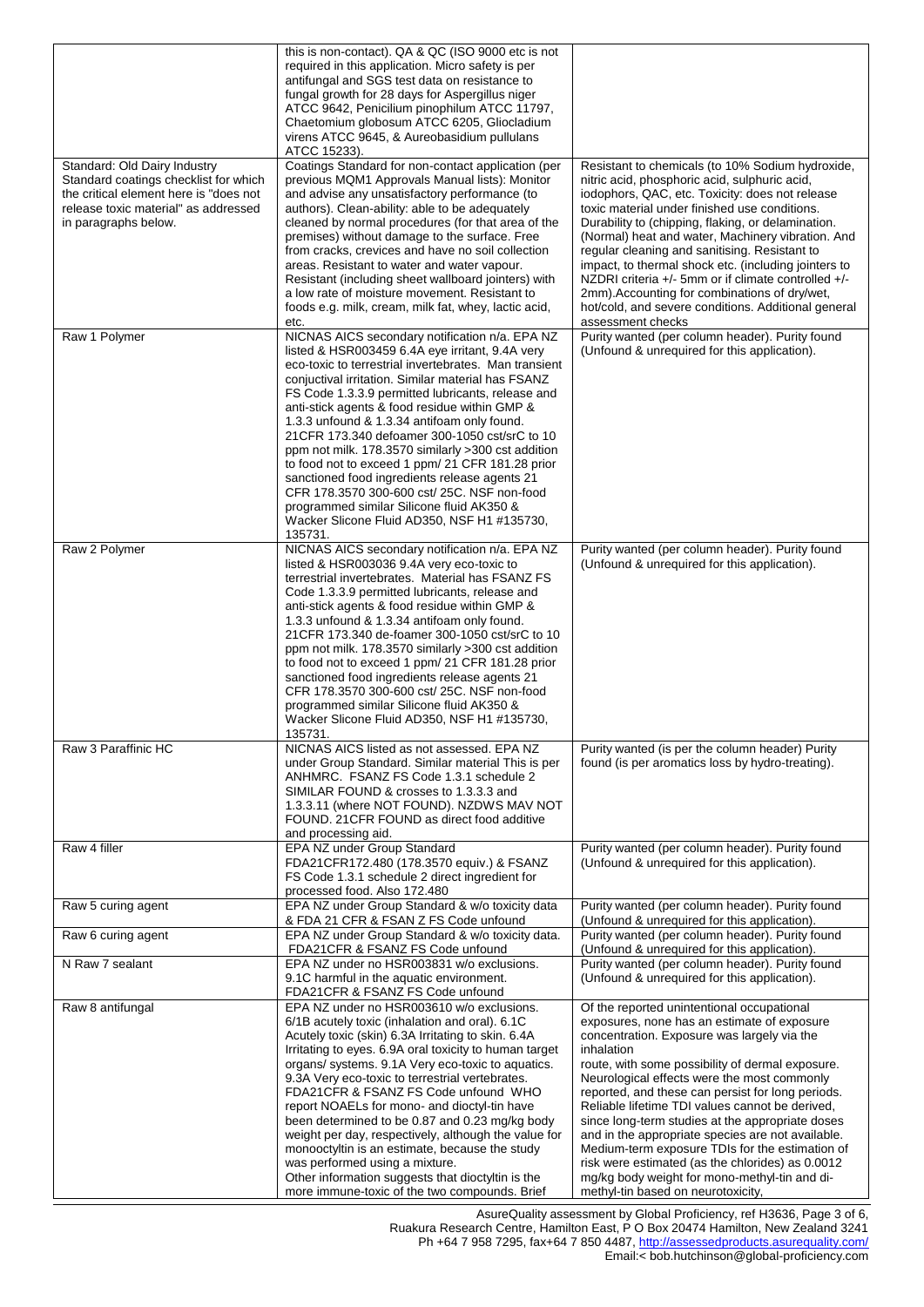|                                                                             | summaries were available for unpublished long-<br>term studies for some of the organo-tins under<br>consideration. These showed no carcinogenicity<br>for mixtures of mono- and dimethyl-tins in rats and<br>mono- or dioctyl-tins in rats or dogs except for a<br>single study on a mixture of mono- and dioctyltin<br>chlorides. This showed significantly increased<br>frequency of thymic lymphomas in female rats only<br>at the 150 mg/kg diet dose. Significant increases<br>were seen in the incidence of generalized<br>malignant lymphomas in males of the 50 and 150<br>mg/kg groups, but only in females at the highest<br>dose. Very few data are available on the effects of<br>organo-tins in humans. | 0.003 mg/kg body weight for dibutyl-tin based on<br>immune-toxicity, and 0.002 mg/kg body weight for<br>dioctyltin, also based on immune-toxicity. No<br>reliable TDI could be derived for monobutyl-tin or<br>monooctyl |
|-----------------------------------------------------------------------------|----------------------------------------------------------------------------------------------------------------------------------------------------------------------------------------------------------------------------------------------------------------------------------------------------------------------------------------------------------------------------------------------------------------------------------------------------------------------------------------------------------------------------------------------------------------------------------------------------------------------------------------------------------------------------------------------------------------------|--------------------------------------------------------------------------------------------------------------------------------------------------------------------------------------------------------------------------|
| Pathogens needing to be controlled<br>are listed here with pH growth ranges | pH growth ranges: B cereus 4.4-9.3,<br>Campylobacter jejuni 4.9-9.0, C botulinum A & B<br>4.8-8.5 type E 5-8.5, C perfringens 5-8.9, Listeria<br>monocytogenes 4.5-8.0, Salmonella 3.8-9,                                                                                                                                                                                                                                                                                                                                                                                                                                                                                                                            | Staph aureus 4.3-9.0, vibrio cholerae 6-11, vibrio<br>parahaemolyticus 4.8-9, vibrio vulnificus 5-10,<br>Yersinia enterolytica 4.4-9.6                                                                                   |

 Food safety (is by food listings/ safety data for raw material monomers or components of polymer partly from EPA NZ. Raw 8 may be negatively listed on a food packaging list but level is low & this is non-contact).

**12 The formulation in confidence follows & is not for public circulation**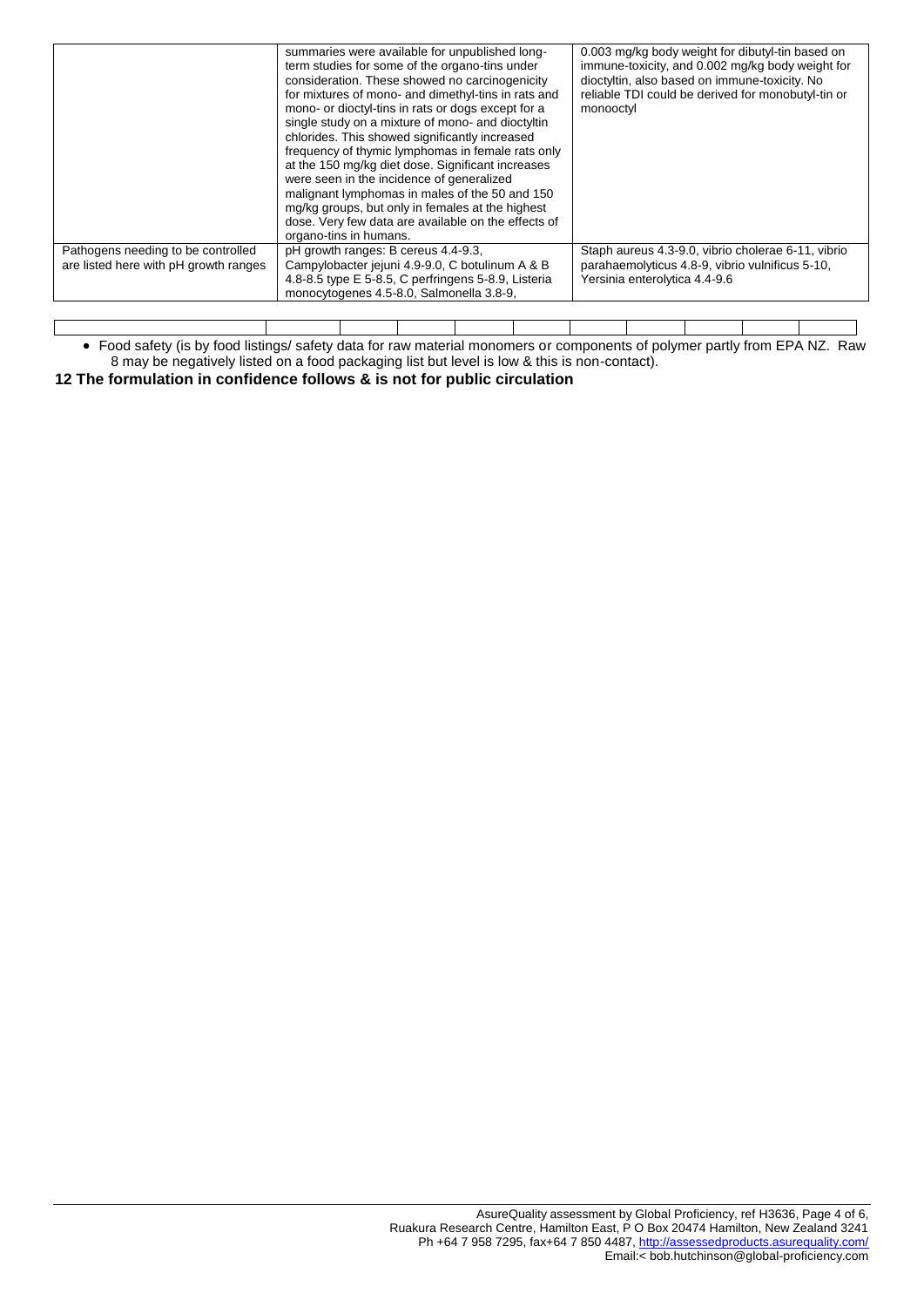## **12 The formulation in confidence follows & is not for public circulation**

| (CRC Industries Ltd) Ados Food<br>Grade Silicone Sealant Titania<br>H3636 31-05-2016 31-05-2016                                                                                 | Registrations column. Scope: NZ checks<br>(NICNAS AICS/ EPA NZIoC, FSANZ, US FDA 21<br>CFR/ NSF, Food Chemicals Codex, EPA NZ, EU,<br>French culinary listings or related data for<br>equivalent safety). NZ background - Animal<br>Products Act, Risk Management Programmes.<br>Detergent & Sanitiser Manufacturer's Code of<br>Practice, Detergent & Sanitiser Standards and<br>Analytical Methods. Quality Manual - Assessment<br>Procedures                                                                                                                                                                                                                                                                                                                                                                                                                                                                                                                                                                                                                                                                                                                                                                                                                                                                               | Purity column PER NSF CROSS-CREDIT<br>equivalent to normal scope: Purity column raw<br>purities to be per FSANZ purity wanted (as<br>ingredient etc.) FCC7 2010-2011 with GMP<br>indicators & FSANZ also (require Pb<2, As<1,<br>Heavy metals <40 mg/kg). Purity column.                                                                                                                                                                                                                                                                                                                                          |
|---------------------------------------------------------------------------------------------------------------------------------------------------------------------------------|-------------------------------------------------------------------------------------------------------------------------------------------------------------------------------------------------------------------------------------------------------------------------------------------------------------------------------------------------------------------------------------------------------------------------------------------------------------------------------------------------------------------------------------------------------------------------------------------------------------------------------------------------------------------------------------------------------------------------------------------------------------------------------------------------------------------------------------------------------------------------------------------------------------------------------------------------------------------------------------------------------------------------------------------------------------------------------------------------------------------------------------------------------------------------------------------------------------------------------------------------------------------------------------------------------------------------------|-------------------------------------------------------------------------------------------------------------------------------------------------------------------------------------------------------------------------------------------------------------------------------------------------------------------------------------------------------------------------------------------------------------------------------------------------------------------------------------------------------------------------------------------------------------------------------------------------------------------|
| NACCP analysis of instructions/ GMP                                                                                                                                             | Instructions (Label CRC Ados. Food Grade<br>Silicone Sealant neutral cure, Titania.<br>AsureQuality approved food/ beverage/ dairy. MPI<br>approved C82 non-dairy animal products<br>packaging with non-contact. 100% Silicone. Mould<br>& mildew resistant. Indoor & outdoor use. Low<br>odour. UV resistant. Ideal for refrigerated rooms or<br>commercial kitchens. . A low modulus silicone joint<br>sealant with 100% neutral cure. This highly flexible<br>sealant contains additives to resist mould &<br>mildew, with excellent adhesion to plastics,<br>ceramics, stainless steel, metals & glass. For use<br>in food, pharmaceutical & other clean<br>environments where MPI & NZ AsureQuality<br>certification is required, ideal for refrigerated rooms<br>or household & commercial kitchens. Use<br>directions are fully detailed & more detail for wet<br>surfaces. Warning causes dye & skin irritation,<br>avoid breathing vapour, use with adequate<br>ventilation, wear suitable protective clothes, gloves<br>& eye protection & wash hands thoroughly after<br>handling. Panels completed for first aid and<br>company contacts. Food grade sealant will seal on<br>non-porous surfaces such as glass, metal, & tiles<br>but adhesion to porous surfaces, cement & timber<br>may not be possible if wet) | Technical Reference previous 01/06/2004 (On<br>mildew prevention with sanitary silicone sealant -<br>provides detailed information). Technical data<br>sheet previous (provides technical data on the<br>product & need for periodic replacement because<br>of slow depletion of anti-microbial). MSDS previous<br>(HSNO - hazardous substance. Signal warning.<br>H317 May cause allergic skin reaction. Ados<br>sealant toxicity data not available)                                                                                                                                                            |
| HACCP analysis of other aspects                                                                                                                                                 | Information status & prior registrations (MPI C82 &<br>extends existing AsureQuality assessment). . Food<br>safety (is by food listings/safety data for raw<br>material monomers or components of polymer<br>partly from EPA NZ. Raw 8 may be negatively<br>listed on a food packaging list but level is low &<br>this is non-contact). QA & QC (ISO 9000 etc is not<br>required in this application. Micro safety is per<br>antifungal and SGS test data on resistance to<br>fungal growth for 28 days for Aspergillus niger<br>ATCC 9642, Penicilium pinophilum ATCC 11797,<br>Chaetomium globosum ATCC 6205, Gliocladium<br>virens ATCC 9645, & Aureobasidium pullulans<br>ATCC 15233).                                                                                                                                                                                                                                                                                                                                                                                                                                                                                                                                                                                                                                    | Unwanted effects (Are not expected per food<br>safety data, reported low odour, fungal resistance<br>and distancing for non-contact in food areas).<br>Sealant performance (is beyond the scope of this<br>report).                                                                                                                                                                                                                                                                                                                                                                                               |
| Standard: Old Dairy Industry<br>Standard coatings checklist for which<br>the critical element here is "does not<br>release toxic material" as addressed<br>in paragraphs below. | Coatings Standard for non-contact application (per<br>previous MQM1 Approvals Manual lists): Monitor<br>and advise any unsatisfactory performance (to<br>authors). Clean-ability: able to be adequately<br>cleaned by normal procedures (for that area of the<br>premises) without damage to the surface. Free<br>from cracks, crevices and have no soil collection<br>areas. Resistant to water and water vapour.<br>Resistant (including sheet wallboard jointers) with<br>a low rate of moisture movement. Resistant to<br>foods e.g. milk, cream, milk fat, whey, lactic acid,<br>etc.                                                                                                                                                                                                                                                                                                                                                                                                                                                                                                                                                                                                                                                                                                                                    | Resistant to chemicals (to 10% Sodium hydroxide,<br>nitric acid, phosphoric acid, sulphuric acid,<br>lodophors, QAC, etc. Toxicity: does not release<br>toxic material under finished use conditions.<br>Durability to (chipping, flaking, or delamination.<br>(Normal) heat and water, Machinery vibration. And<br>regular cleaning and sanitising. Resistant to<br>impact, to thermal shock etc. (including jointers to<br>NZDRI criteria $+/-$ 5mm or if climate controlled $+/-$<br>2mm). Accounting for combinations of dry/wet,<br>hot/cold, and severe conditions. Additional general<br>assessment checks |
| Hydroxy-terminated<br>polydimthylsiloxane CAS 70131-67-8<br>from Vital Technica 65% Raw 1<br>Polymer                                                                            | NICNAS AICS secondary notification n/a. EPA NZ<br>listed & HSR003459 6.4A eye irritant, 9.4A very<br>eco-toxic to terrestrial invertebrates. Man transient<br>conjuctival irritation. Similar material has FSANZ<br>FS Code 1.3.3.9 permitted lubricants, release and<br>anti-stick agents & food residue within GMP &<br>1.3.3 unfound & 1.3.34 antifoam only found.<br>21 CFR 173.340 defoamer 300-1050 cst/srC to 10<br>ppm not milk. 178.3570 similarly >300 cst addition<br>to food not to exceed 1 ppm/ 21 CFR 181.28 prior<br>sanctioned food ingredients release agents 21<br>CFR 178.3570 300-600 cst/ 25C. NSF non-food<br>programmed similar Silicone fluid AK350 &<br>Wacker Silicone Fluid AD350, NSF H1 #135730,<br>135731.                                                                                                                                                                                                                                                                                                                                                                                                                                                                                                                                                                                     | Purity wanted (per column header). Purity found<br>(Unfound & un-required for this application).                                                                                                                                                                                                                                                                                                                                                                                                                                                                                                                  |
| Polydimethylsiloxane CAS 63148-62-<br>9 from Vital Technica 15% Raw 2<br>Polymer                                                                                                | NICNAS AICS secondary notification n/a. EPA NZ<br>listed & HSR003036 9.4A very eco-toxic to<br>terrestrial invertebrates. Material has FSANZ FS                                                                                                                                                                                                                                                                                                                                                                                                                                                                                                                                                                                                                                                                                                                                                                                                                                                                                                                                                                                                                                                                                                                                                                               | Purity wanted (per column header). Purity found<br>(Unfound & un-required for this application).                                                                                                                                                                                                                                                                                                                                                                                                                                                                                                                  |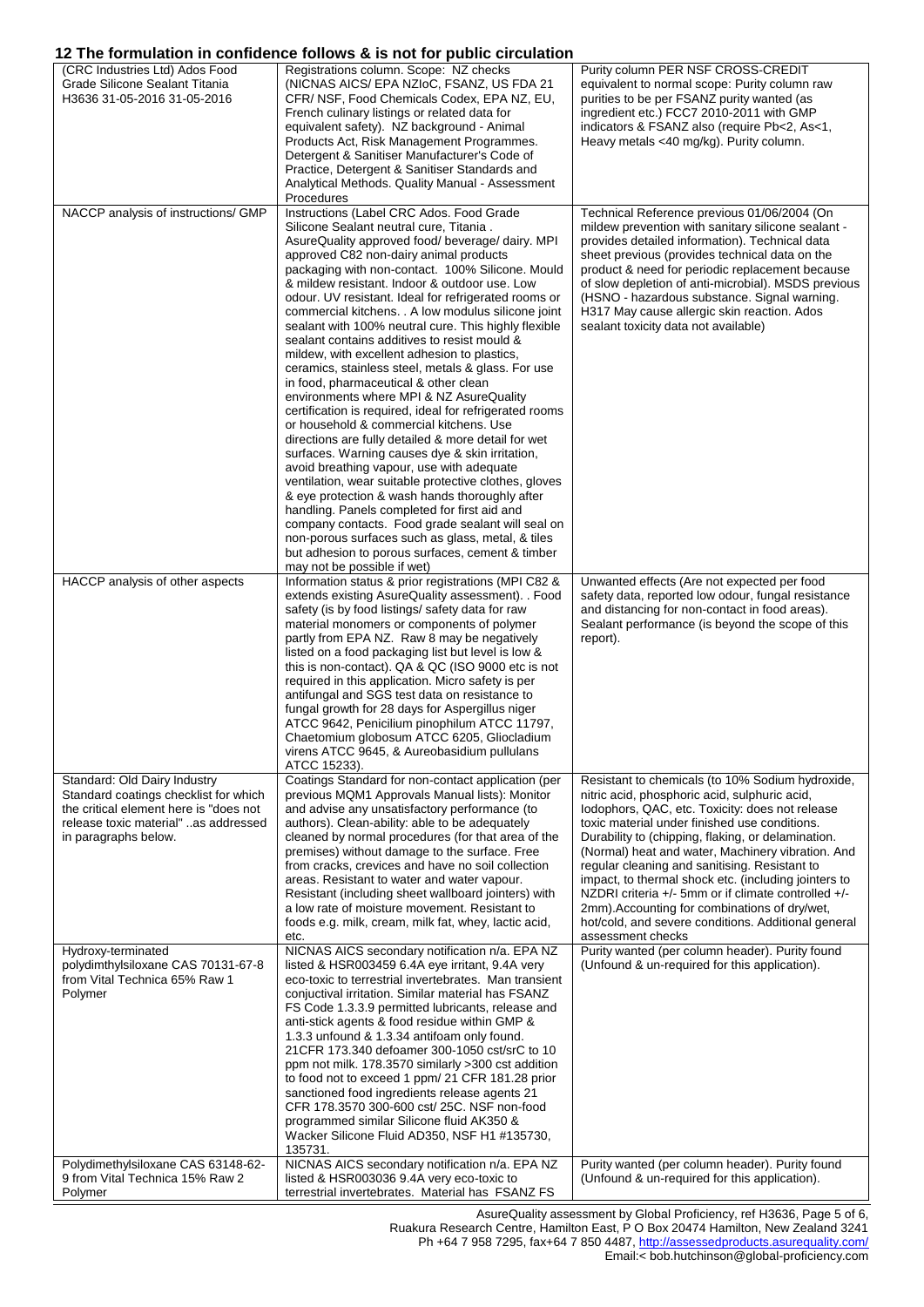| NICNAS AICS listed as not assessed. EPA NZ<br>Hydrotreated middle petroleum<br>Purity wanted (is per the column header) Purity<br>distillatte Low odour paraffin solvent<br>under Group Standard. Similar material This is per<br>found (is per aromatics loss by hydro-treating).<br>CAS 64742-46-7 from Vital Technica<br>ANHMRC. FSANZ FS Code 1.3.1 schedule 2<br>5% Raw 3 Paraffinic HC<br>SIMILAR FOUND & crosses to 1.3.3.3 and<br>1.3.3.11 (where NOT FOUND). NZDWS MAV NOT<br>FOUND. 21 CFR FOUND as direct food additive<br>and processing aid.<br>Fumed silica Silicon dioxide CAS<br>EPA NZ under Group Standard<br>Purity wanted (per column header). Purity found<br>112945-52-5 Orisil 200 from Vital<br>(Unfound & unrequired for this application).<br>FDA21CFR172.480 (178.3570 equiv.) & FSANZ<br>Technica Raw 4 filler<br>FS Code 1.3.1 schedule 2 direct ingredient for<br>processed food. Also 172.480<br>EPA NZ under Group Standard & w/o toxicity data<br>Purity wanted (per column header). Purity found<br>Methyltris(ethylmethylketoxime) silane<br>CAS 22984-54-9 from Vital Technica<br>& FDA 21 CFR & FSAN Z FS Code unfound<br>(Unfound & unrequired for this application).<br>Raw 5 curing agent<br>Vinyltris(ethylmethylketoxime)silane<br>EPA NZ under Group Standard & w/o toxicity data.<br>Purity wanted (per column header). Purity found<br>FDA21CFR & FSANZ FS Code unfound<br>(Unfound & unrequired for this application).<br>CAS 2224-33-1 from Vital Technica<br>Raw 6 curing agent<br>N-(2-aminomethyl)-3-aminopropyl-<br>EPA NZ under no HSR003831 w/o exclusions.<br>Purity wanted (per column header). Purity found<br>trimethoxysilane CAS 1760-24-3 from<br>(Unfound & unrequired for this application).<br>9.1C harmful in the aquatic environment.<br>Vital Technica Raw 7 sealat<br>FDA21CFR & FSANZ FS Code unfound<br>Dibutyl Tin Dilaurate CAS 77-58-7<br>EPA NZ under no HSR003610 w/o exclusions.<br>Of the reported unintentional occupational<br>from Vital Technica 0.34% Raw 8<br>exposures, none has an estimate of exposure<br>6/1B acutely toxic (inhalation and oral). 6.1C<br>carrier/other<br>concentration. Exposure was largely via the<br>Acutely toxic (skin) 6.3A Irritating to skin. 6.4A<br>Irritating to eyes. 6.9A oral toxicity to human target<br>inhalation<br>organs/ systems. 9.1A Very eco-toxic to aquatics.<br>route, with some possibility of dermal exposure.<br>9.3A Very eco-toxic to terrestrial vertebrates.<br>Neurological effects were the most commonly<br>FDA21CFR & FSANZ FS Code unfound WHO<br>reported, and these can persist for long periods.<br>report NOAELs for mono- and diocty-Itin have<br>Reliable lifetime TDI values cannot be derived,<br>been determined to be 0.87 and 0.23 mg/kg body<br>since long-term studies at the appropriate doses<br>weight per day, respectively, although the value for<br>and in the appropriate species are not available.<br>monooctyltin is an estimate, because the study<br>Medium-term exposure TDIs for the estimation of<br>was performed using a mixture.<br>risk were estimated (as the chlorides) as 0.0012<br>Other information suggests that dio-ctyltin is the<br>mg/kg body weight for mono-methyltin and di-<br>more immunotoxic of the two compounds. Brief<br>methyltin based on neurotoxicity,<br>summaries were available for unpublished long-<br>0.003 mg/kg body weight for dibutyltin based on<br>term studies for some of the organotins under<br>immunotoxicity, and 0.002 mg/kg body weight for<br>consideration. These showed no carcinogenicity<br>dioctyltin, also based on immunotoxicity. No<br>for mixtures of mono- and dimethyltins in rats and<br>reliable TDI could be derived for monobutyltin or<br>mono- or dioctyltins in rats or dogs except for a<br>monooctyl<br>single study on a mixture of mono- and dioctyltin<br>Cool Room/Food Areas (near food e.g. 300 mm)<br>chlorides. This showed significantly increased<br>frequency of thymic lymphomas in female rats only<br>at the 150 mg/kg diet dose. Significant increases<br>were seen in the incidence of generalized<br>malignant lymphomas in males of the 50 and 150<br>mg/kg groups, but only in females at the highest<br>dose. Very few data are available on the effects of<br>organotins in humans.<br>pH growth ranges: B cereus 4.4-9.3,<br>Pathogens needing to be controlled<br>Staph aureus 4.3-9.0, vibrio cholerae 6-11, vibrio<br>are listed here with pH growth ranges<br>Campylobacter jejuni 4.9-9.0, C botulinum A & B<br>parahaemolyticus 4.8-9, vibrio vulnificus 5-10,<br>4.8-8.5 type E 5-8.5, C perfringens 5-8.9, Listeria<br>Yersinia enterolytica 4.4-9.6<br>monocytogenes 4.5-8.0, Salmonella 3.8-9, | Code 1.3.3.9 permitted lubricants, release and<br>anti-stick agents & food residue within GMP &<br>1.3.3 unfound & 1.3.34 antifoam only found.<br>21 CFR 173.340 de-foamer 300-1050 cst/srC to 10<br>ppm not milk. 178.3570 similarly >300 cst addition<br>to food not to exceed 1 ppm/ 21 CFR 181.28 prior<br>sanctioned food ingredients release agents 21<br>CFR 178.3570 300-600 cst/ 25C. NSF non-food<br>programmed similar Silicone fluid AK350 &<br>Wacker Slicone Fluid AD350, NSF H1 #135730,<br>135731. |  |
|-----------------------------------------------------------------------------------------------------------------------------------------------------------------------------------------------------------------------------------------------------------------------------------------------------------------------------------------------------------------------------------------------------------------------------------------------------------------------------------------------------------------------------------------------------------------------------------------------------------------------------------------------------------------------------------------------------------------------------------------------------------------------------------------------------------------------------------------------------------------------------------------------------------------------------------------------------------------------------------------------------------------------------------------------------------------------------------------------------------------------------------------------------------------------------------------------------------------------------------------------------------------------------------------------------------------------------------------------------------------------------------------------------------------------------------------------------------------------------------------------------------------------------------------------------------------------------------------------------------------------------------------------------------------------------------------------------------------------------------------------------------------------------------------------------------------------------------------------------------------------------------------------------------------------------------------------------------------------------------------------------------------------------------------------------------------------------------------------------------------------------------------------------------------------------------------------------------------------------------------------------------------------------------------------------------------------------------------------------------------------------------------------------------------------------------------------------------------------------------------------------------------------------------------------------------------------------------------------------------------------------------------------------------------------------------------------------------------------------------------------------------------------------------------------------------------------------------------------------------------------------------------------------------------------------------------------------------------------------------------------------------------------------------------------------------------------------------------------------------------------------------------------------------------------------------------------------------------------------------------------------------------------------------------------------------------------------------------------------------------------------------------------------------------------------------------------------------------------------------------------------------------------------------------------------------------------------------------------------------------------------------------------------------------------------------------------------------------------------------------------------------------------------------------------------------------------------------------------------------------------------------------------------------------------------------------------------------------------------------------------------------------------------------------------------------------------------------------------------------------------------------------------------------------------------------------------------------------------------------------------------------------------------------------------------------------------------------------------------------------------------------------------------------------------------------------------------------------------------------------------------------------------------------------------------------------------------------------------------------------------------------------------------------------------------------------------------------------------------------------------------------------------------------|--------------------------------------------------------------------------------------------------------------------------------------------------------------------------------------------------------------------------------------------------------------------------------------------------------------------------------------------------------------------------------------------------------------------------------------------------------------------------------------------------------------------|--|
|                                                                                                                                                                                                                                                                                                                                                                                                                                                                                                                                                                                                                                                                                                                                                                                                                                                                                                                                                                                                                                                                                                                                                                                                                                                                                                                                                                                                                                                                                                                                                                                                                                                                                                                                                                                                                                                                                                                                                                                                                                                                                                                                                                                                                                                                                                                                                                                                                                                                                                                                                                                                                                                                                                                                                                                                                                                                                                                                                                                                                                                                                                                                                                                                                                                                                                                                                                                                                                                                                                                                                                                                                                                                                                                                                                                                                                                                                                                                                                                                                                                                                                                                                                                                                                                                                                                                                                                                                                                                                                                                                                                                                                                                                                                                                                                   |                                                                                                                                                                                                                                                                                                                                                                                                                                                                                                                    |  |
|                                                                                                                                                                                                                                                                                                                                                                                                                                                                                                                                                                                                                                                                                                                                                                                                                                                                                                                                                                                                                                                                                                                                                                                                                                                                                                                                                                                                                                                                                                                                                                                                                                                                                                                                                                                                                                                                                                                                                                                                                                                                                                                                                                                                                                                                                                                                                                                                                                                                                                                                                                                                                                                                                                                                                                                                                                                                                                                                                                                                                                                                                                                                                                                                                                                                                                                                                                                                                                                                                                                                                                                                                                                                                                                                                                                                                                                                                                                                                                                                                                                                                                                                                                                                                                                                                                                                                                                                                                                                                                                                                                                                                                                                                                                                                                                   |                                                                                                                                                                                                                                                                                                                                                                                                                                                                                                                    |  |
|                                                                                                                                                                                                                                                                                                                                                                                                                                                                                                                                                                                                                                                                                                                                                                                                                                                                                                                                                                                                                                                                                                                                                                                                                                                                                                                                                                                                                                                                                                                                                                                                                                                                                                                                                                                                                                                                                                                                                                                                                                                                                                                                                                                                                                                                                                                                                                                                                                                                                                                                                                                                                                                                                                                                                                                                                                                                                                                                                                                                                                                                                                                                                                                                                                                                                                                                                                                                                                                                                                                                                                                                                                                                                                                                                                                                                                                                                                                                                                                                                                                                                                                                                                                                                                                                                                                                                                                                                                                                                                                                                                                                                                                                                                                                                                                   |                                                                                                                                                                                                                                                                                                                                                                                                                                                                                                                    |  |
|                                                                                                                                                                                                                                                                                                                                                                                                                                                                                                                                                                                                                                                                                                                                                                                                                                                                                                                                                                                                                                                                                                                                                                                                                                                                                                                                                                                                                                                                                                                                                                                                                                                                                                                                                                                                                                                                                                                                                                                                                                                                                                                                                                                                                                                                                                                                                                                                                                                                                                                                                                                                                                                                                                                                                                                                                                                                                                                                                                                                                                                                                                                                                                                                                                                                                                                                                                                                                                                                                                                                                                                                                                                                                                                                                                                                                                                                                                                                                                                                                                                                                                                                                                                                                                                                                                                                                                                                                                                                                                                                                                                                                                                                                                                                                                                   |                                                                                                                                                                                                                                                                                                                                                                                                                                                                                                                    |  |
|                                                                                                                                                                                                                                                                                                                                                                                                                                                                                                                                                                                                                                                                                                                                                                                                                                                                                                                                                                                                                                                                                                                                                                                                                                                                                                                                                                                                                                                                                                                                                                                                                                                                                                                                                                                                                                                                                                                                                                                                                                                                                                                                                                                                                                                                                                                                                                                                                                                                                                                                                                                                                                                                                                                                                                                                                                                                                                                                                                                                                                                                                                                                                                                                                                                                                                                                                                                                                                                                                                                                                                                                                                                                                                                                                                                                                                                                                                                                                                                                                                                                                                                                                                                                                                                                                                                                                                                                                                                                                                                                                                                                                                                                                                                                                                                   |                                                                                                                                                                                                                                                                                                                                                                                                                                                                                                                    |  |
|                                                                                                                                                                                                                                                                                                                                                                                                                                                                                                                                                                                                                                                                                                                                                                                                                                                                                                                                                                                                                                                                                                                                                                                                                                                                                                                                                                                                                                                                                                                                                                                                                                                                                                                                                                                                                                                                                                                                                                                                                                                                                                                                                                                                                                                                                                                                                                                                                                                                                                                                                                                                                                                                                                                                                                                                                                                                                                                                                                                                                                                                                                                                                                                                                                                                                                                                                                                                                                                                                                                                                                                                                                                                                                                                                                                                                                                                                                                                                                                                                                                                                                                                                                                                                                                                                                                                                                                                                                                                                                                                                                                                                                                                                                                                                                                   |                                                                                                                                                                                                                                                                                                                                                                                                                                                                                                                    |  |
|                                                                                                                                                                                                                                                                                                                                                                                                                                                                                                                                                                                                                                                                                                                                                                                                                                                                                                                                                                                                                                                                                                                                                                                                                                                                                                                                                                                                                                                                                                                                                                                                                                                                                                                                                                                                                                                                                                                                                                                                                                                                                                                                                                                                                                                                                                                                                                                                                                                                                                                                                                                                                                                                                                                                                                                                                                                                                                                                                                                                                                                                                                                                                                                                                                                                                                                                                                                                                                                                                                                                                                                                                                                                                                                                                                                                                                                                                                                                                                                                                                                                                                                                                                                                                                                                                                                                                                                                                                                                                                                                                                                                                                                                                                                                                                                   |                                                                                                                                                                                                                                                                                                                                                                                                                                                                                                                    |  |